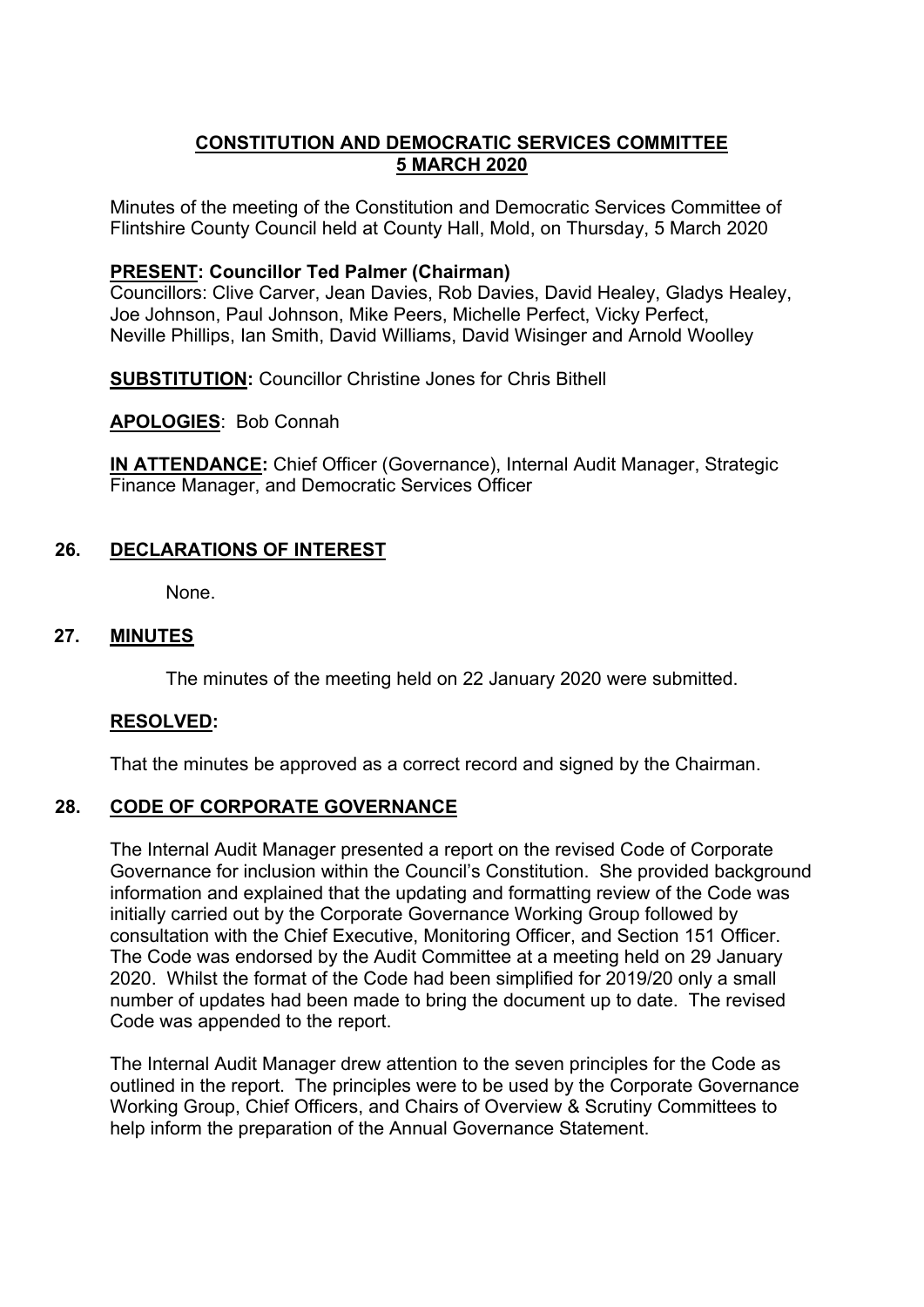Councillor Mike Peers asked if the Cabinet member was included in the draft documentation which was prepared by the Corporate Governance Working Group for consideration by the Chief Executive, Monitoring Officer and Section 151 Officer. He also referred to page 21 of the report and suggested that a link be added between the Standards Committee and the Public Services Ombudsman for Wales (PSO).

The recommendation in the report was moved by Councillor Jean Davies and seconded by Councillor David Wisinger.

## **RESOLVED:**

That the updated Code of Corporate Governance for adoption as part of the Council's Constitution be endorsed.

#### **29. FINANCIAL PROCEDURE RULES**

The Strategic Finance Manager presented the report on the proposed updated Financial Procedure Rules (FPRs) for consideration prior to approval at County Council on 5 May 2020. She advised that the FPRs had been endorsed by the Audit Committee at a meeting held on 29 January 2020, and feedback was detailed in the report. The updated FPRs, which included the minor amendments recommended by the Audit Committee, were appended to the report.

The Strategic Finance Manager reported on the main considerations. She explained that when approved the new arrangements to ensure corporate oversight would be put in place. Adherence to the FPRs would be monitored by the Finance Teams and any breaches or concerns reported to Chief Officers on a quarterly basis.

Councillor Mike Peers referred to page 48, paragraph 1.3.1, and commented on the annual Declaration of Interests which were completed by Members as part of the Statement of Accounts process and asked if this should also be referred to. The Strategic Finance Manager explained that this was a specific requirement with regards to the Statement of Accounts process. The Chief Officer said this would be considered.

In response to a question from Councillor Peers on information provided on page 51 around unlawful entry in the Council's accounts the Chief Officer provided clarification around reference to unlawful expenditure and unlawful entry in the Council's accounts.

Referring to paragraph 1.3.1, page 48, Councillor Clive Carver commented on the reference to Members and officers in the first sentence and asked whether a reference to Members should also be included in paragraph 1.4.4, page 49. The Strategic Finance Manager explained that Members had not been included as they were deemed to have an 'oversight' role. During discussion it was agreed that paragraph 1.4.4 would be amended to read: "Where any Officer or Member considers that complying with Financial Procedures in a particular situation .…".